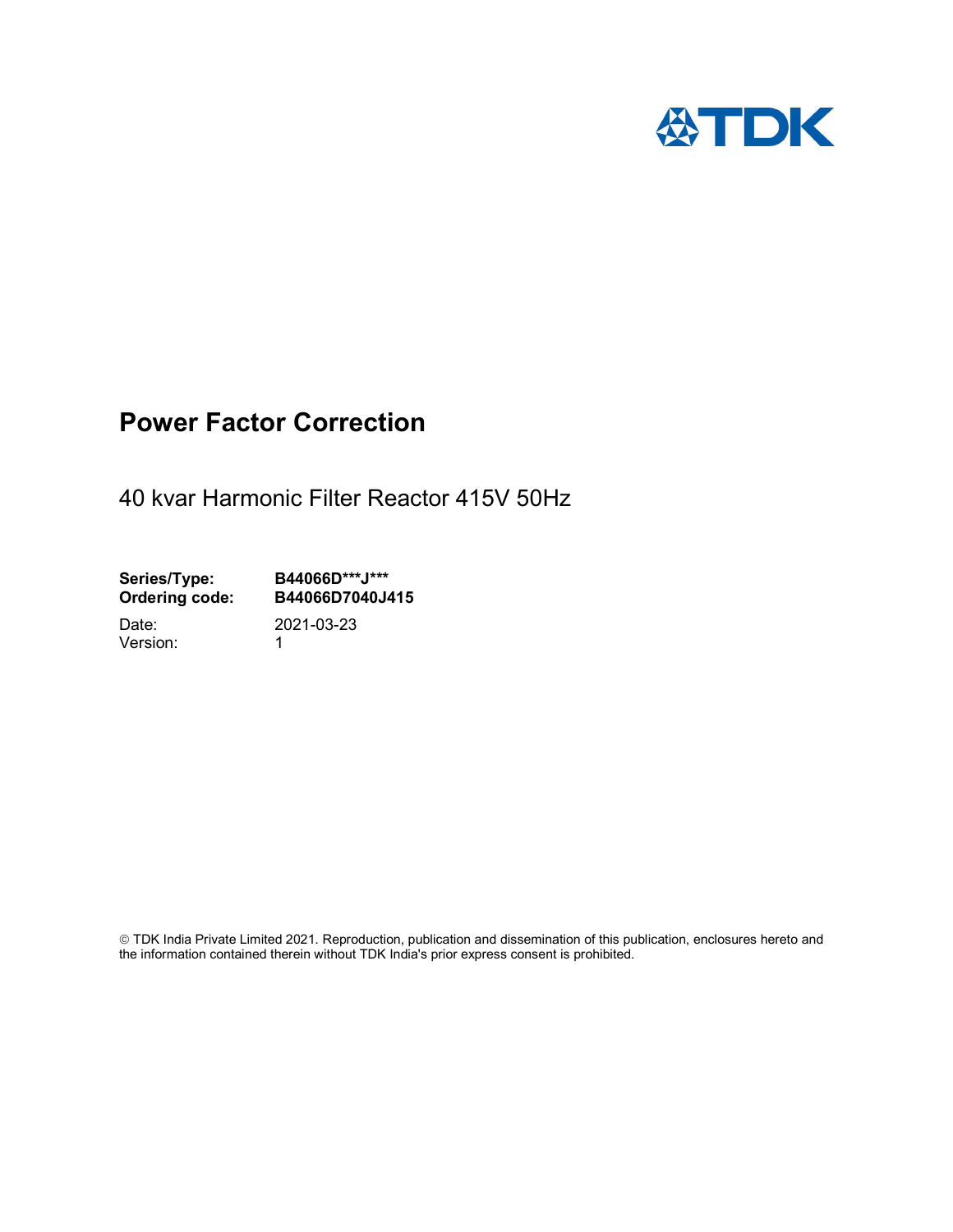# TDK

### Power Factor Correction and Content of the Content of the B44066D7040J415

#### 40 kvar Harmonic Filter Reactor 415V 50Hz B44066D\*\*\*J\*\*\*

#### **Characteristics**

- $\blacksquare$  Highest linearity
- Temperature control via micro switch in inner coil
- $\blacksquare$  Highest life time by high quality materials
- **Low losses**
- $\blacksquare$  High overloading capability
- Safety device, temperature micro switch
- Copper winding
- **Low noise**



| Technical data                                  |                |             |  |  |
|-------------------------------------------------|----------------|-------------|--|--|
| De-tuning factor p                              | $\overline{7}$ | %           |  |  |
| Effective filter output $Q_C$                   | 40             | kvar        |  |  |
| Rated voltage $V_R$ <sup>1)</sup>               | 415            | V           |  |  |
| Rated frequency f                               | 50             | Hz          |  |  |
| Ambient temperature / Insulation class          | 40 / H         | $^{\circ}C$ |  |  |
| Capacitance C delta (tot.)                      | 687.54         | μF          |  |  |
| Inductivity L                                   | $3 \cdot 1.03$ | mH          |  |  |
| Fundamental current 11 <sup>3)</sup>            | 58.99          | A           |  |  |
| Linear up to $4$ )                              | 96.27          | A           |  |  |
| Effective current $IRMS$ <sup>2)</sup>          | 63.16          | A           |  |  |
| Rated harmonic voltages (3rd/5th/7th/11th/13th) | 0.5/6/5/3.5/3  | %           |  |  |
| Temperature protection (NC)                     | yes            |             |  |  |
| Total losses $P_D$                              | 175            | W           |  |  |
| Total weight                                    | 26             | kg          |  |  |

<sup>1)</sup> Voltage rise up to 106% of rated voltage is considered in current  $I_{\text{eff}}$ .

<sup>2)</sup>  $I_{eff} = \sqrt{(I_1^2 + I_3^2 + ... I_x^2)}$ 

<sup>3)</sup>  $11 = 1.06$   $\cdot$   $I_R$  ( $I_R$  = Capacitor current 50Hz)

<sup>4)</sup> Linear current =  $1.73$   $\cdot$  I<sub>R</sub> (I<sub>R</sub> = Capacitor current 50Hz)

#### **Connection**

| Line                | l 1U1-1V1-1W1 |
|---------------------|---------------|
| Capacitors          | l 1U2-1V2-1W2 |
| Temperature control | 1 O<br>ے- ا   |

#### Reference standard IEC60076-6

CAP FILM ES PFC PM 2021-03-23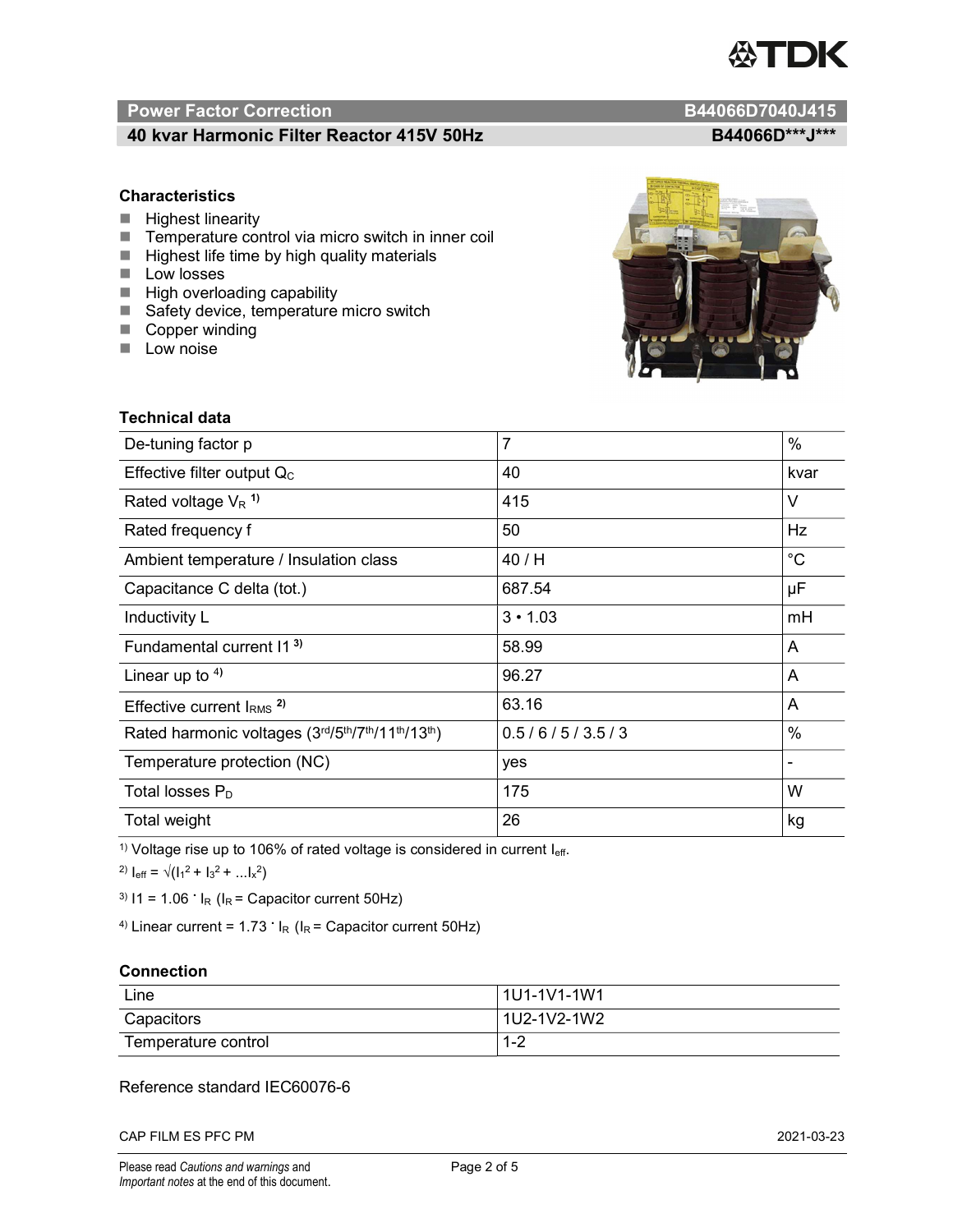

#### Power Factor Correction and B44066D7040J415

#### 40 kvar Harmonic Filter Reactor 415V 50Hz B44066D\*\*\*J\*\*\*

#### Dimensional drawings



#### **Dimensions**

| L/mm  | 260       | b/mm  | 185   |
|-------|-----------|-------|-------|
| H/mm  | 240       | e/mm  | 118±5 |
| W/mm  | 215±5     | d1/mm | 10.8  |
| 11/mm | 220       | d2/mm | 15.5  |
| 12/mm | 220       | A     | 175   |
| n1/mm | 150       | B     | 165   |
| n2/mm | $168 + 3$ | Ø     | 8.5   |

#### Cautions and warnings

- Do not install the reactor in case of any visible damages.
- $\blacksquare$  Installation must be done by skilled personnel only.
- Do not use or store harmonic filter reactors in corrosive atmosphere, especially where chloride gas, sulphide gas, acid, alkali, salt or similar substances are present.
- Do not touch the device during operation: all electrically active parts of this equipment such as windings, electronic components, leads, fuses and terminals carry a dangerous voltage which can lead to burns or electric shock.
- Covers which protect these electrically active parts from being touched must not be opened or removed during operation.
- Before any assembly or maintenance work is started, all installations and equipment must be disconnected from the power source.
- Noncompliance with these instructions may lead to death, serious injury or major damage to equipment.

FAILURE TO FOLLOW CAUTIONS MAY RESULT, WORST CASE, IN PREMATURE FAILURES OR PHYSICAL INJURY.

CAP FILM ES PFC PM 2021-03-23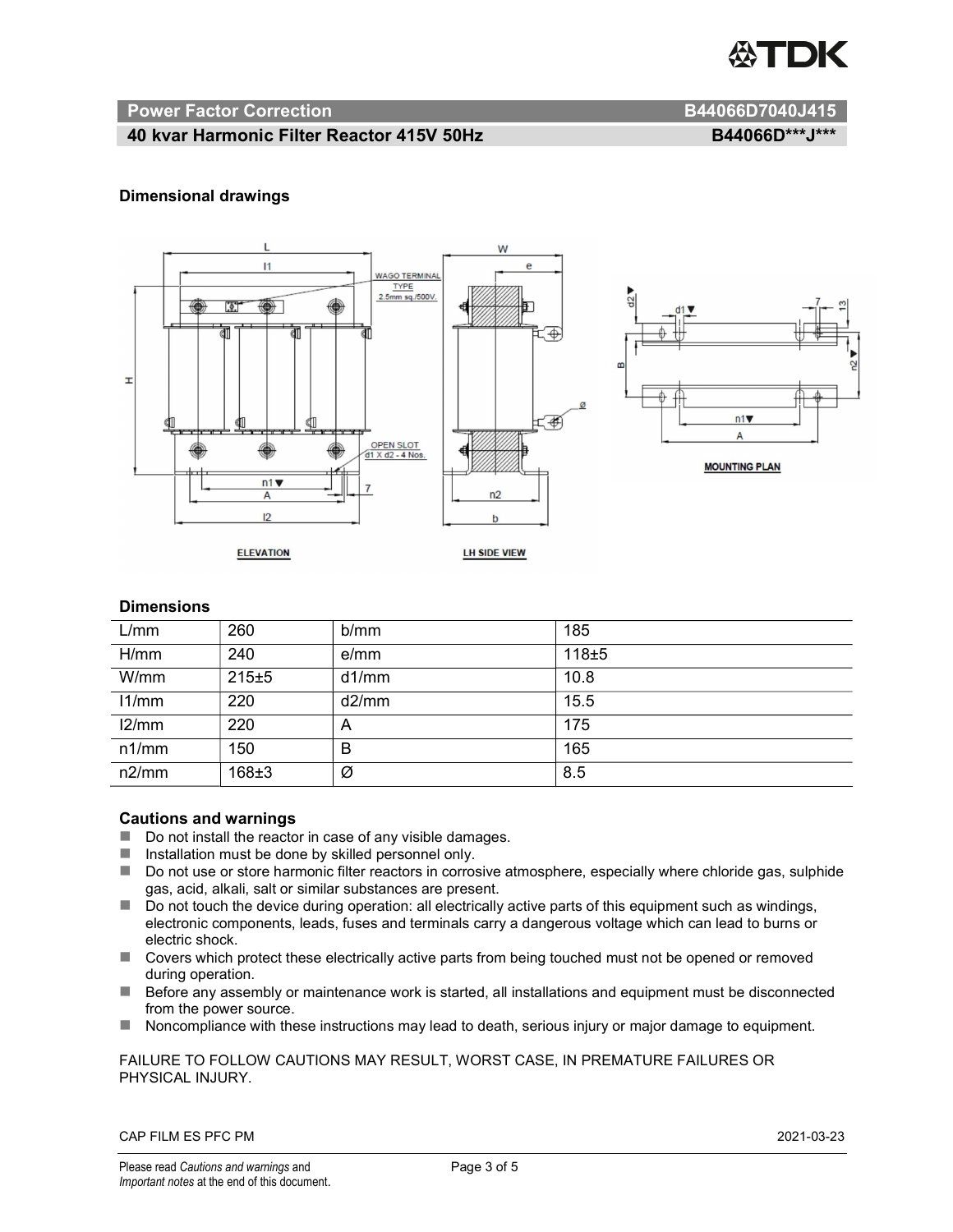

#### Power Factor Correction **B44066D7040J415**

#### 40 kvar Harmonic Filter Reactor 415V 50Hz B44066D\*\*\*J\*\*\*

The following applies to all products named in this publication:

- 1. Some parts of this publication contain statements about the suitability of our products for certain areas of application. These statements are based on our knowledge of typical requirements that are often placed on our products in the areas of application concerned. We nevertheless expressly point out that such statements cannot be regarded as binding statements about the suitability of our products for a particular customer application. As a rule we are either unfamiliar with individual customer applications or less familiar with them than the customers themselves. For these reasons, it is always ultimately incumbent on the customer to check and decide whether a product with the properties described in the product specification is suitable for use in a particular customer application.
- 2. We also point out that in individual cases, a malfunction of electronic components or failure before the end of their usual service life cannot be completely ruled out in the current state of the art, even if they are operated as specified. In customer applications requiring a very high level of operational safety and especially in customer applications in which the malfunction or failure of an electronic component could endanger human life or health (e.g. in accident prevention or life-saving systems), it must therefore be ensured by means of suitable design of the customer application or other action taken by the customer (e.g. installation of protective circuitry or redundancy) that no injury or damage is sustained by third parties in the event of malfunction or failure of an electronic component.
- 3. The warnings, cautions and product-specific notes must be observed.
- 4. In order to satisfy certain technical requirements, some of the products described in this publication may contain substances subject to restrictions in certain jurisdictions (e.g. because they are classed as hazardous). Useful information on this will be found in our Material Data Sheets on the Internet (www.tdk-electronics.tdk.com/material). Should you have any more detailed questions, please contact our sales offices.
- 5. We constantly strive to improve our products. Consequently, the products described in this publication may change from time to time. The same is true of the corresponding product specifications. Please check therefore to what extent product descriptions and specifications contained in this publication are still applicable before or when you place an order.

We also reserve the right to discontinue production and delivery of products. Consequently, we cannot guarantee that all products named in this publication will always be available. The aforementioned does not apply in the case of individual agreements deviating from the foregoing for customer-specific products.

- 6. Unless otherwise agreed in individual contracts, all orders are subject to our General Terms and Conditions of Supply.
- 7. Our manufacturing sites serving the automotive business apply the IATF 16949 standard. The IATF certifications confirm our compliance with requirements regarding the quality management system in the automotive industry. Referring to customer requirements and customer specific requirements ("CSR") TDK always has and will continue to have the policy of respecting individual agreements. Even if IATF 16949 may appear to support the acceptance of unilateral requirements, we hereby like to emphasize that only requirements mutually agreed upon can and will be implemented in our Quality Management System. For clarification purposes we like to point out that obligations from IATF 16949 shall only become legally binding if individually agreed upon.